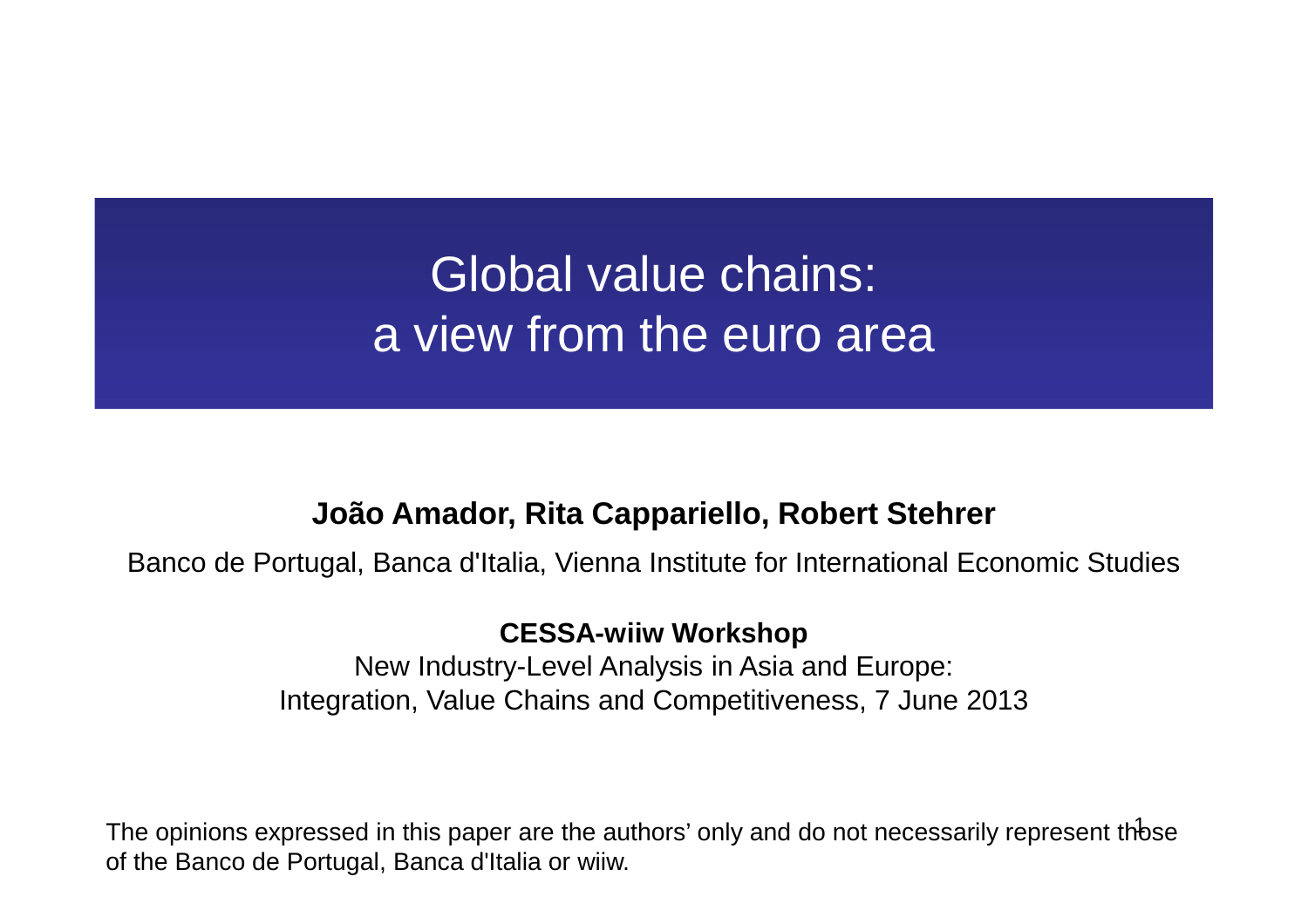# GVCs and 'traditional' competitiveness indicators

- Global value chains (GVCs) have been changing the organization of production across the world.

- Production is fragmented across countries; countries specialize in specific activities.

- Gross exports as reported in trade statistics may fail to capture the value actually created in an economy by the production of its exports.

-Economic literature has proposed many indicators to measure GVCs but:

- Rather conceptual,
- Insufficient work on the euro area and its member states,
- No work available on the development of the GVCs after the crisis.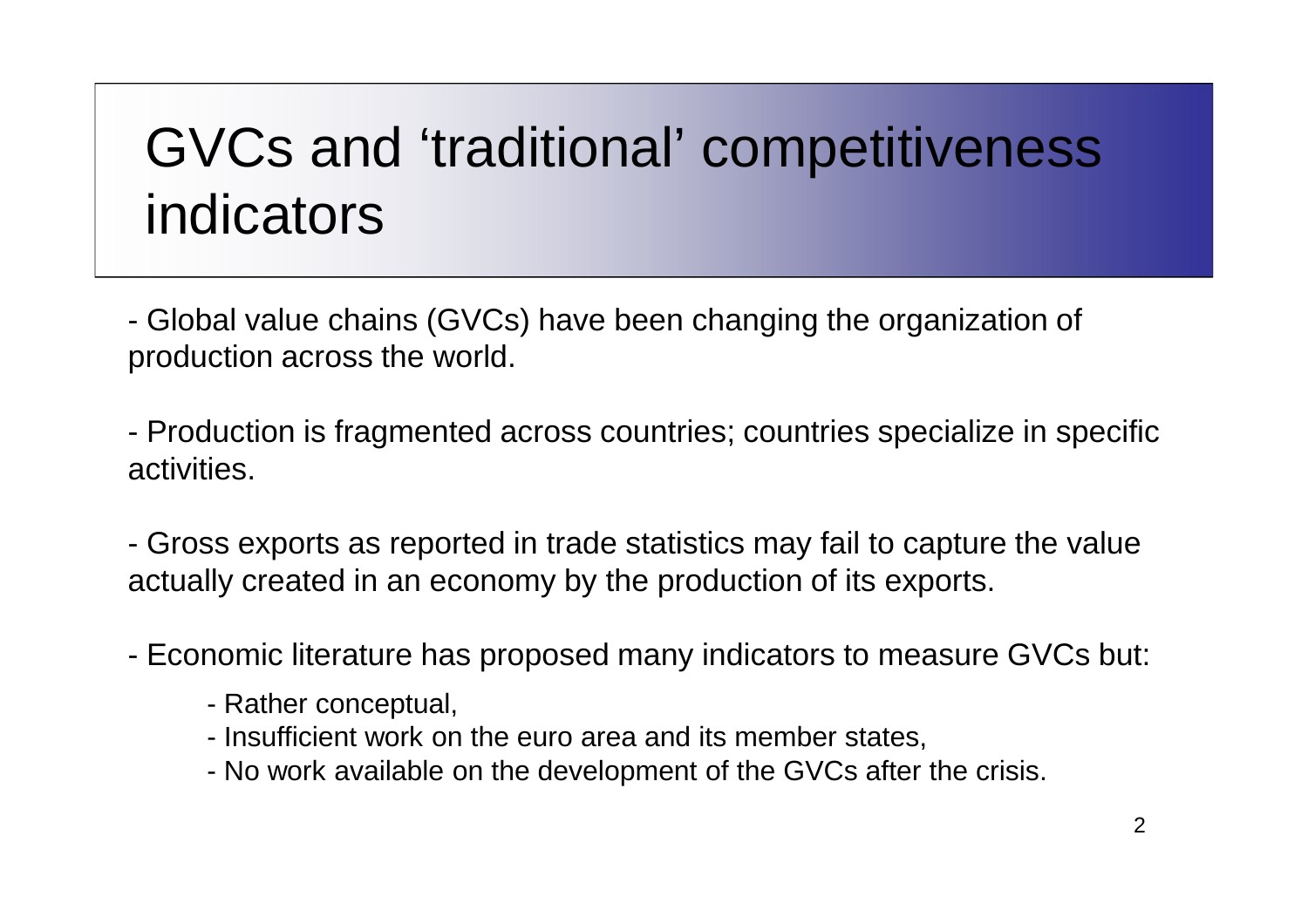## What does this paper add?

This paper:

- 1. considers how the euro area as a whole participates in the supply chains outside the monetary union,
- 2. discusses the relevance of extra and intra area GVCs for each member state,
- 3. identifies the impact of the great trade collapse and the subsequent rebound in 2011 on the GVAs for the euro area.
- • It does not address the issue of the causes and consequences of the GVCs
- It relies on the World Input-Output tables (WIOD) to disentangle domestic and foreign value-added in GVCs.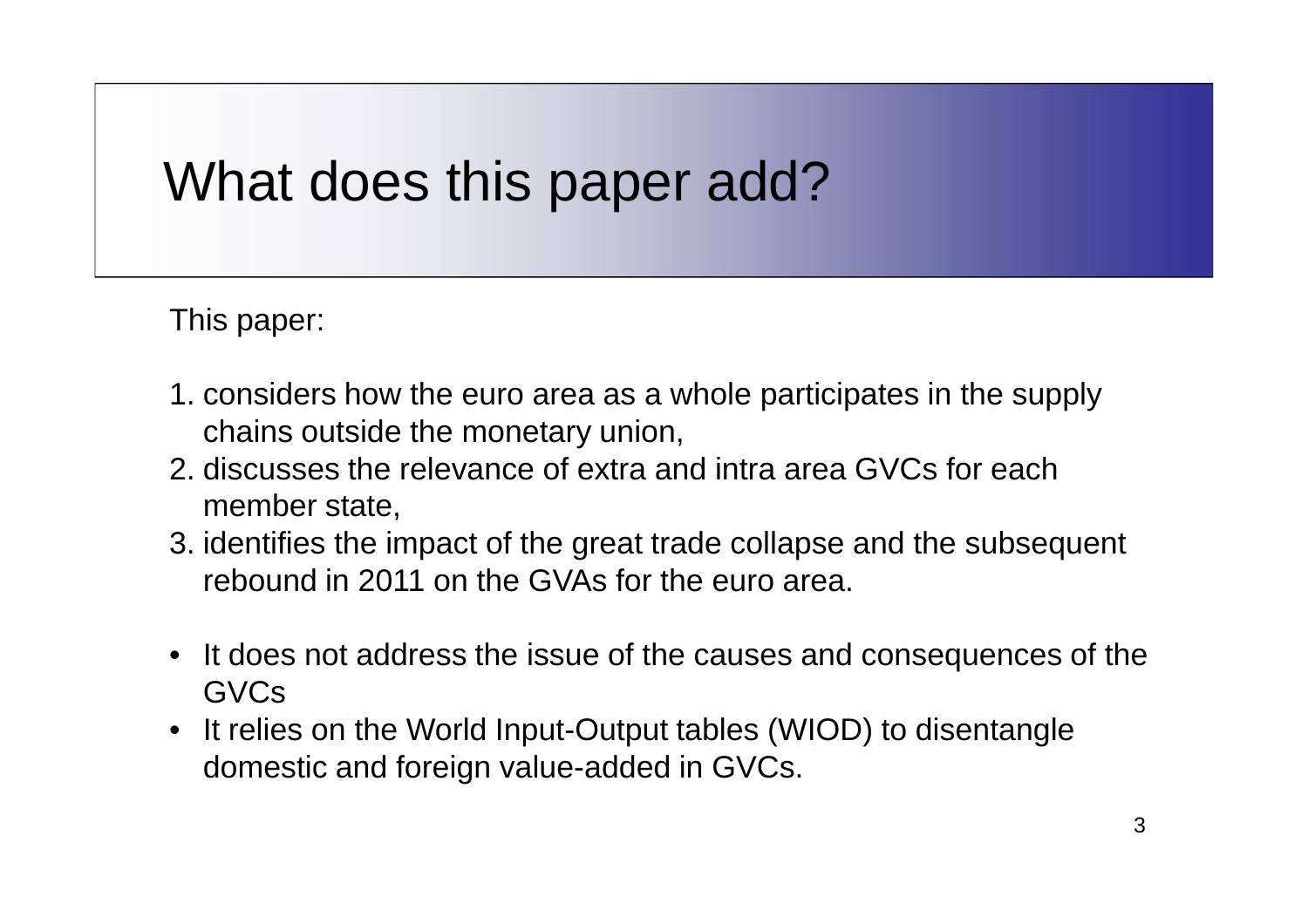A simple approach: gross exports can be decomposed into:

Domestic content of exports

Domestic valueadded in exports(DVAiX)

 Re-imported domestic valueadded in exports

e<br>Sandwalue-added in the set of the value-added in the set of the set of the set of the value-added in the set o<br>Sandwalue set of the set of the set of the set of the set of the set of the set of the set of the set of the exports (broken down by origin)(FVAiX)

"value added exports" (JN definition)

Subtracting this to DVAiX, yields the Import content of exports (HIY definition)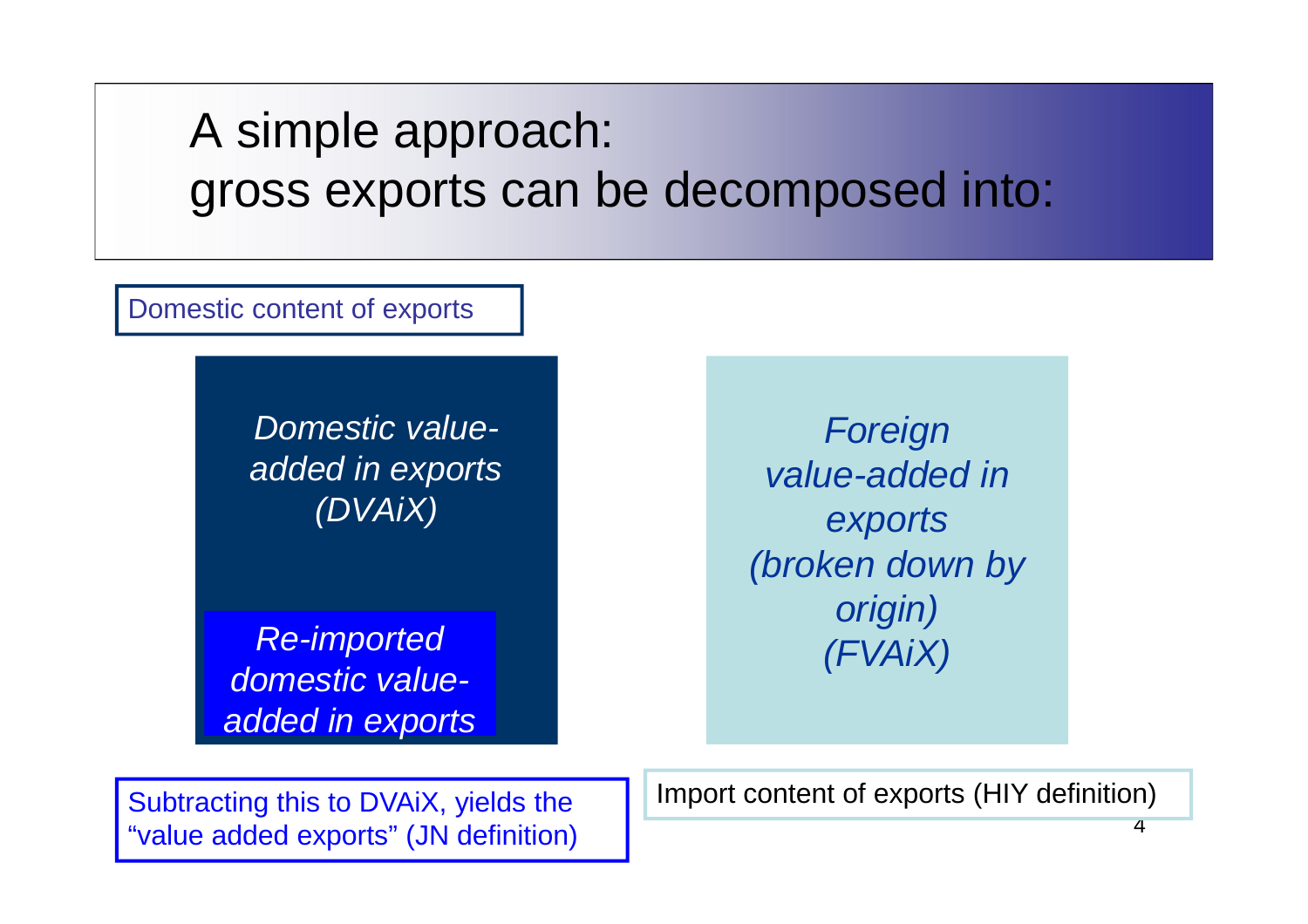### A simple approach: gross exports can be decomposed into:

Both components provide information on supply links:

Domestic valueadded in exports(DVAiX)

Re-imported domestic valueadded in exports

Re-imported DVAiX suggests a relatively upstream position of the country in the GVCs

High FVAiX, country's role in assembling (downstream) activities

> Foreign value-added in exports (broken down by origin)(FVAiX)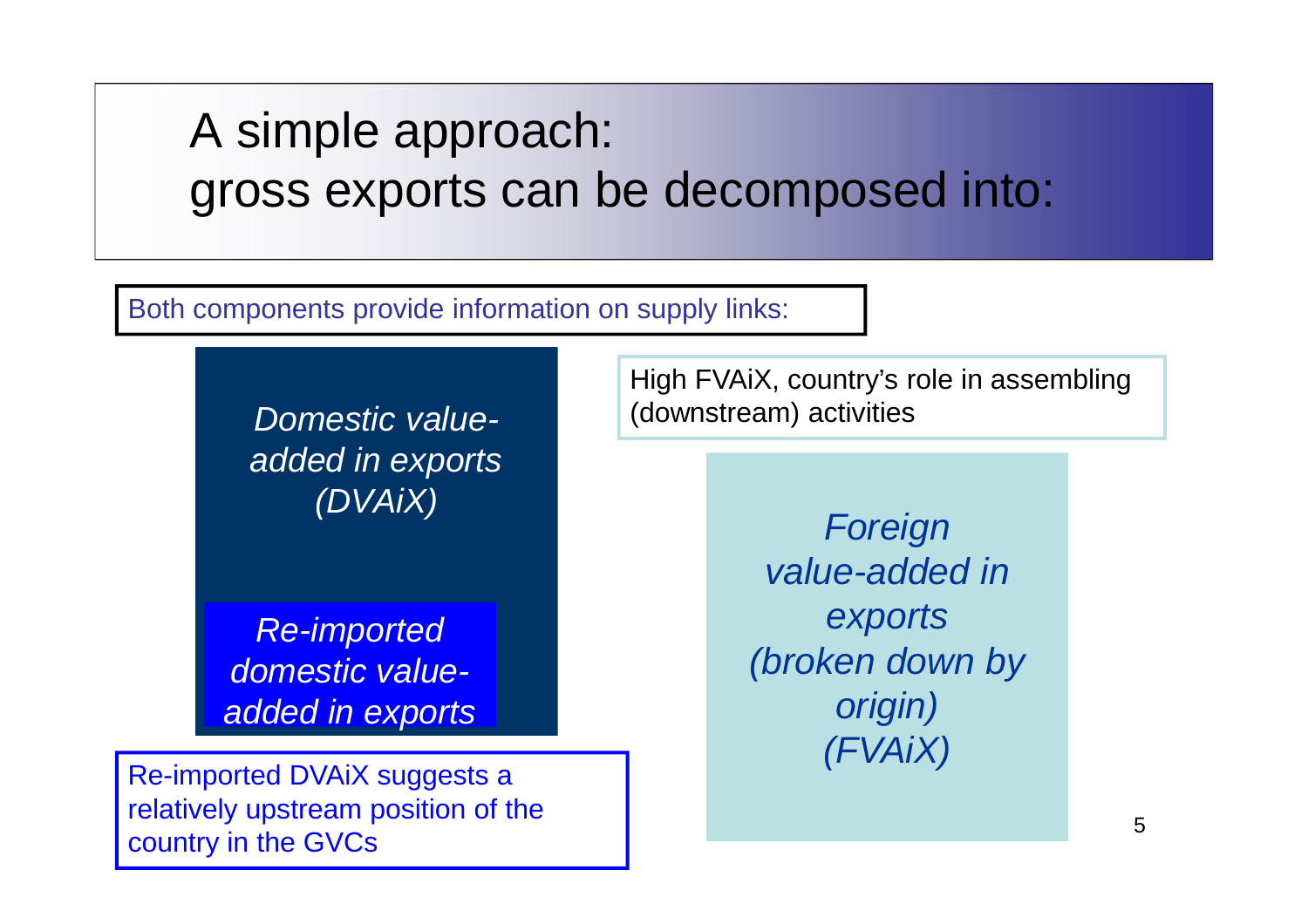Foreign value added in exports,Euro area as a whole

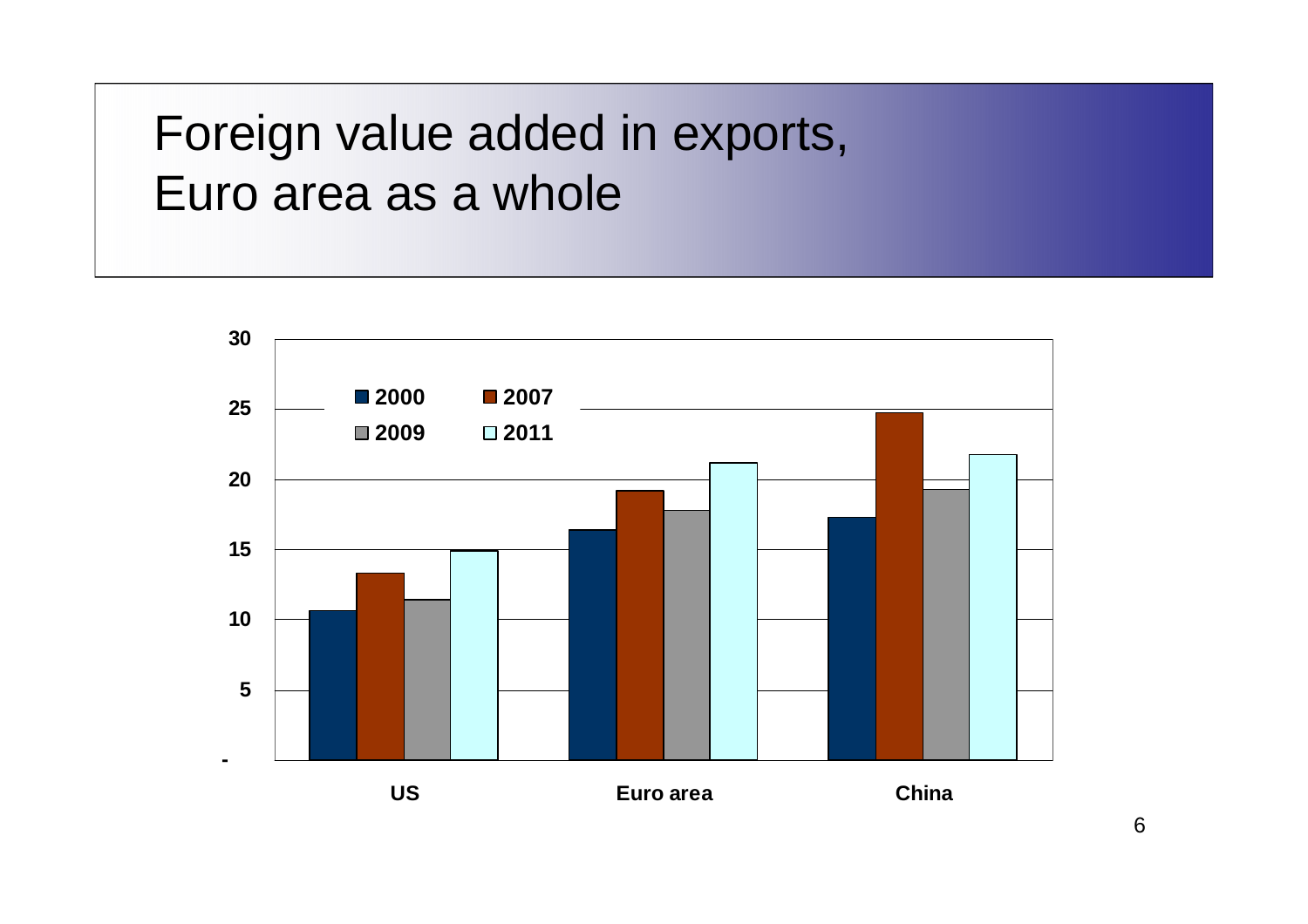Foreign value added in exports by origin,Euro area as a whole

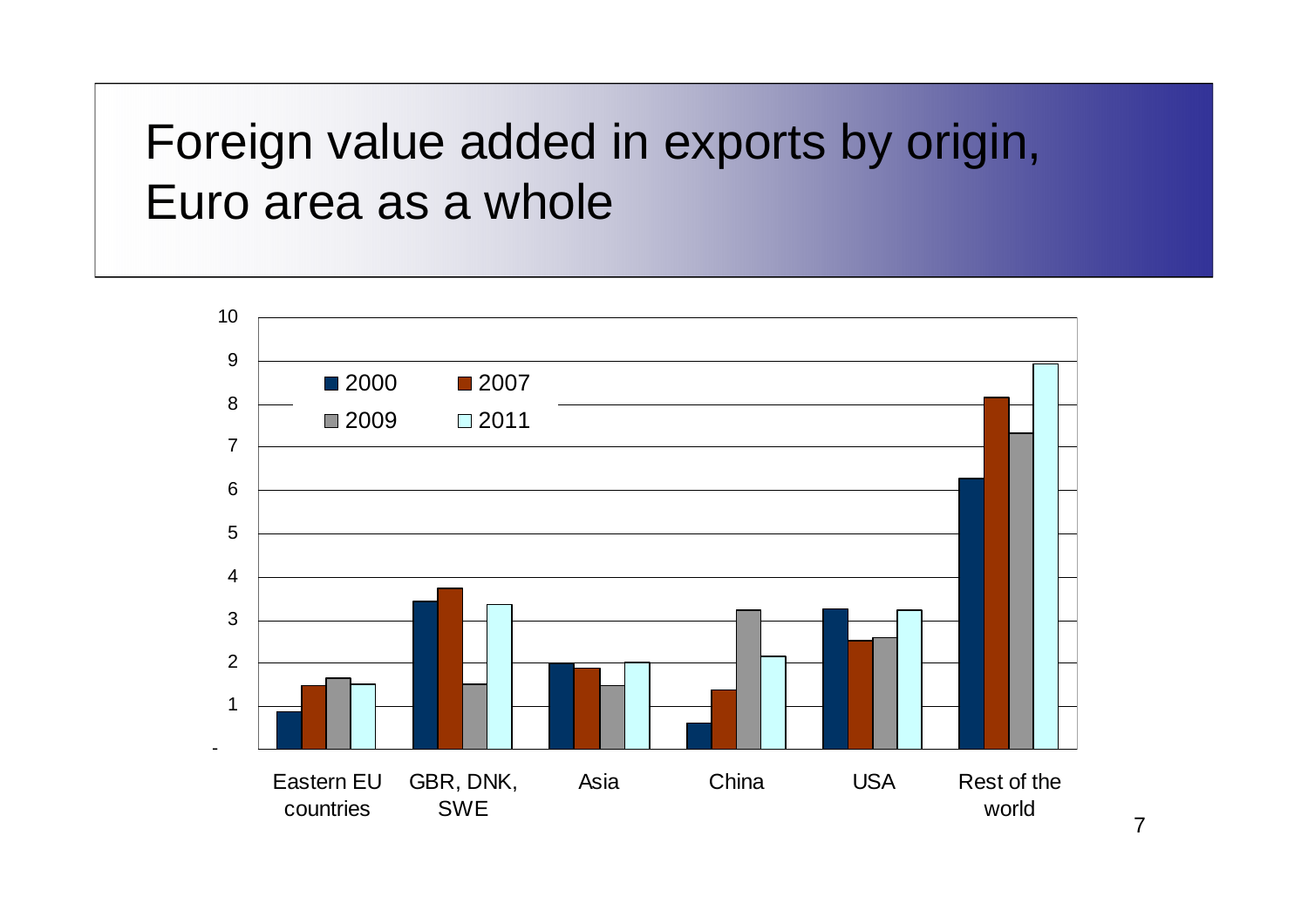### Foreign value added in exports: 2000-2011,individual euro area countries

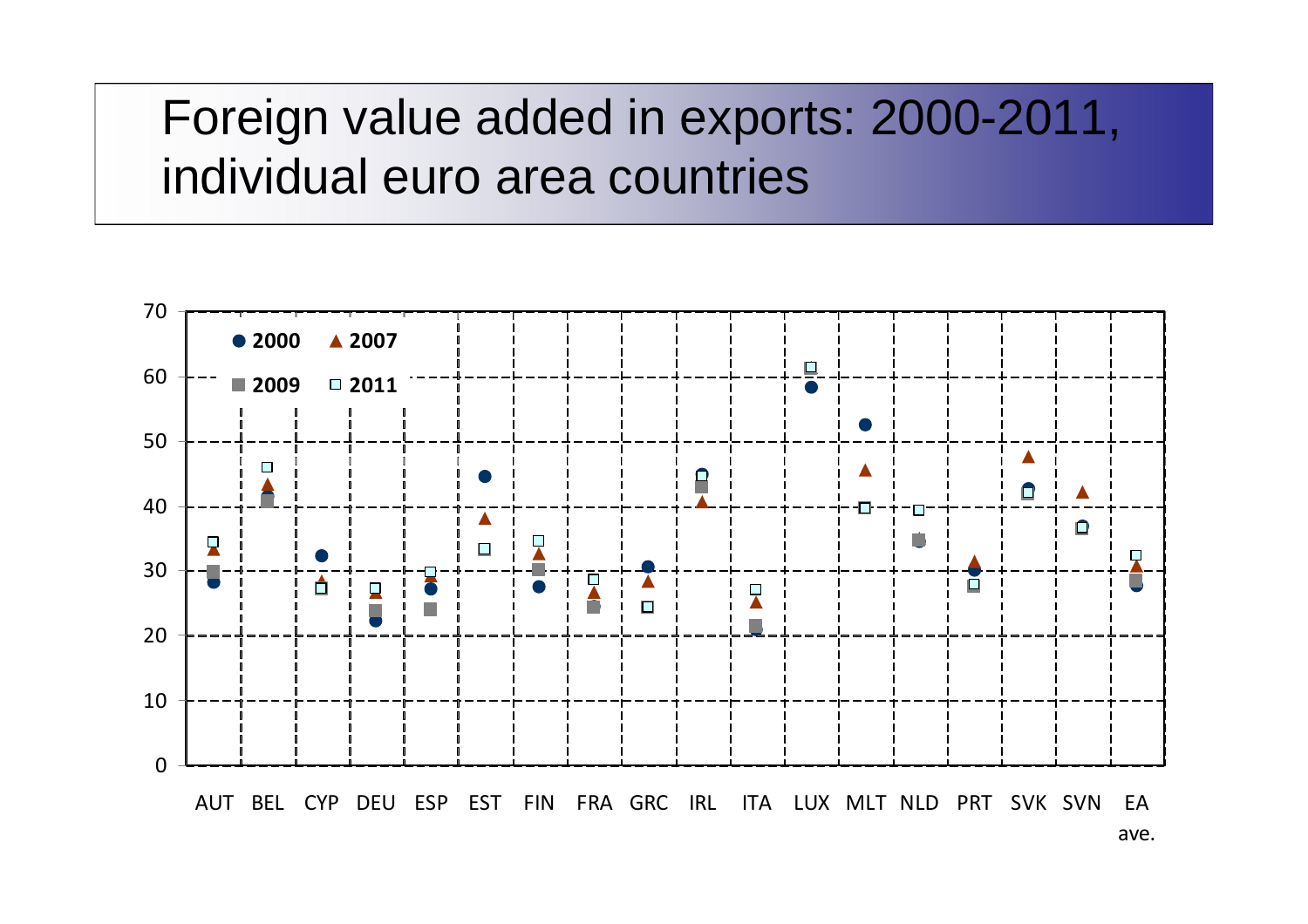Foreign value added in exports of goods: 2000-2011,individual euro area countries

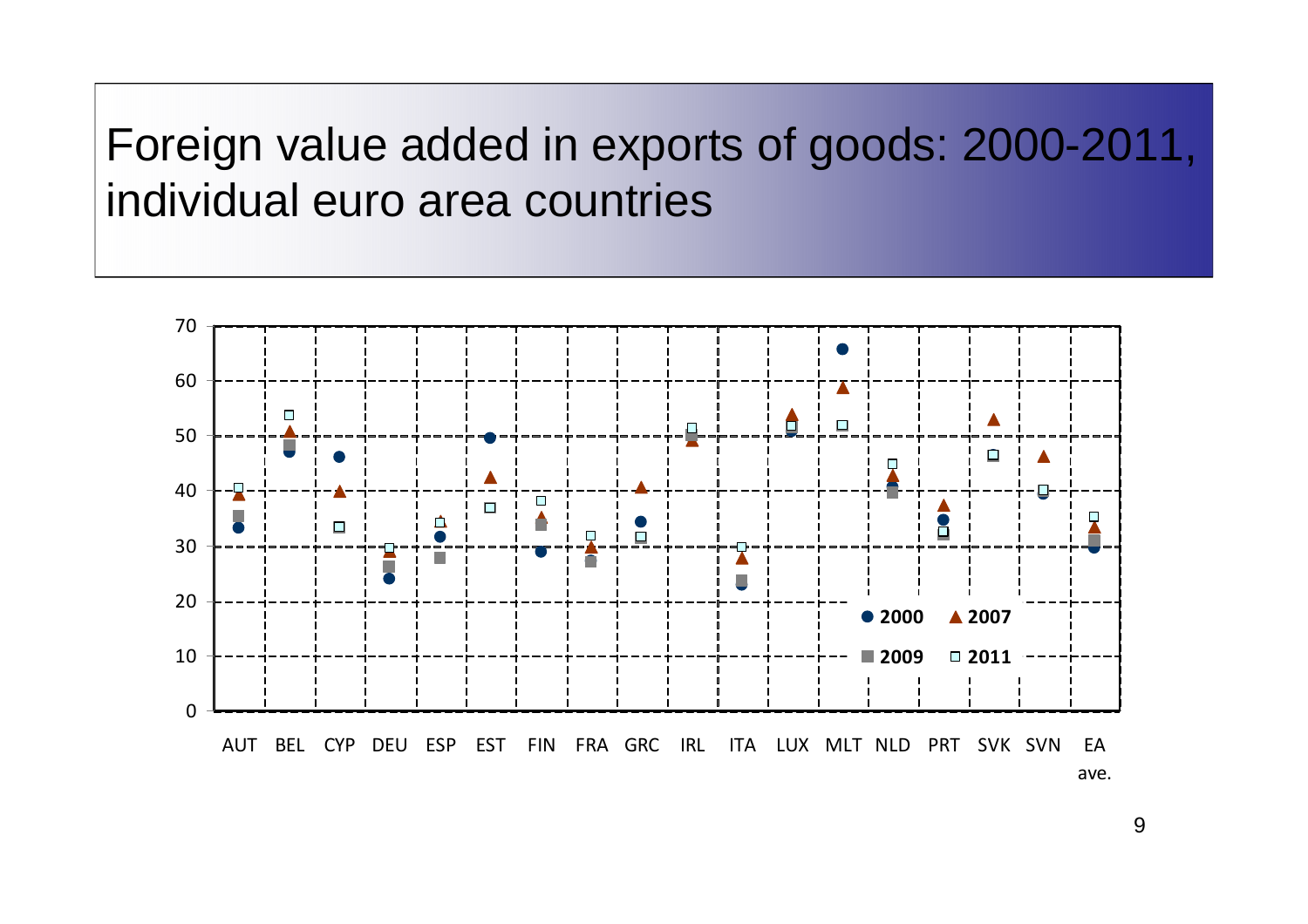Domestic value added in exports: 2000-2011,individual euro area countries

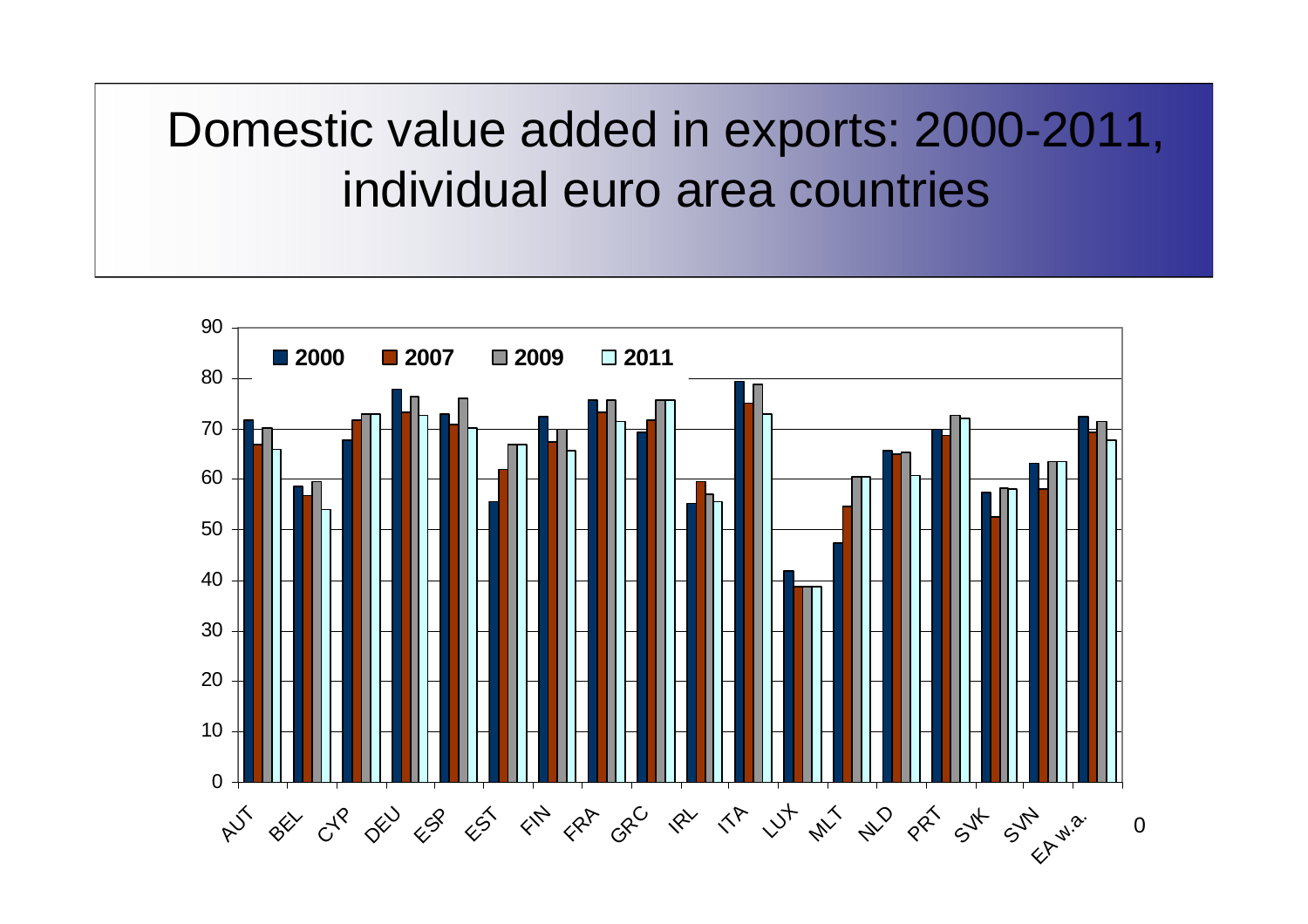### Re-imported DVAiX (in % of exports):why is Germany different?



11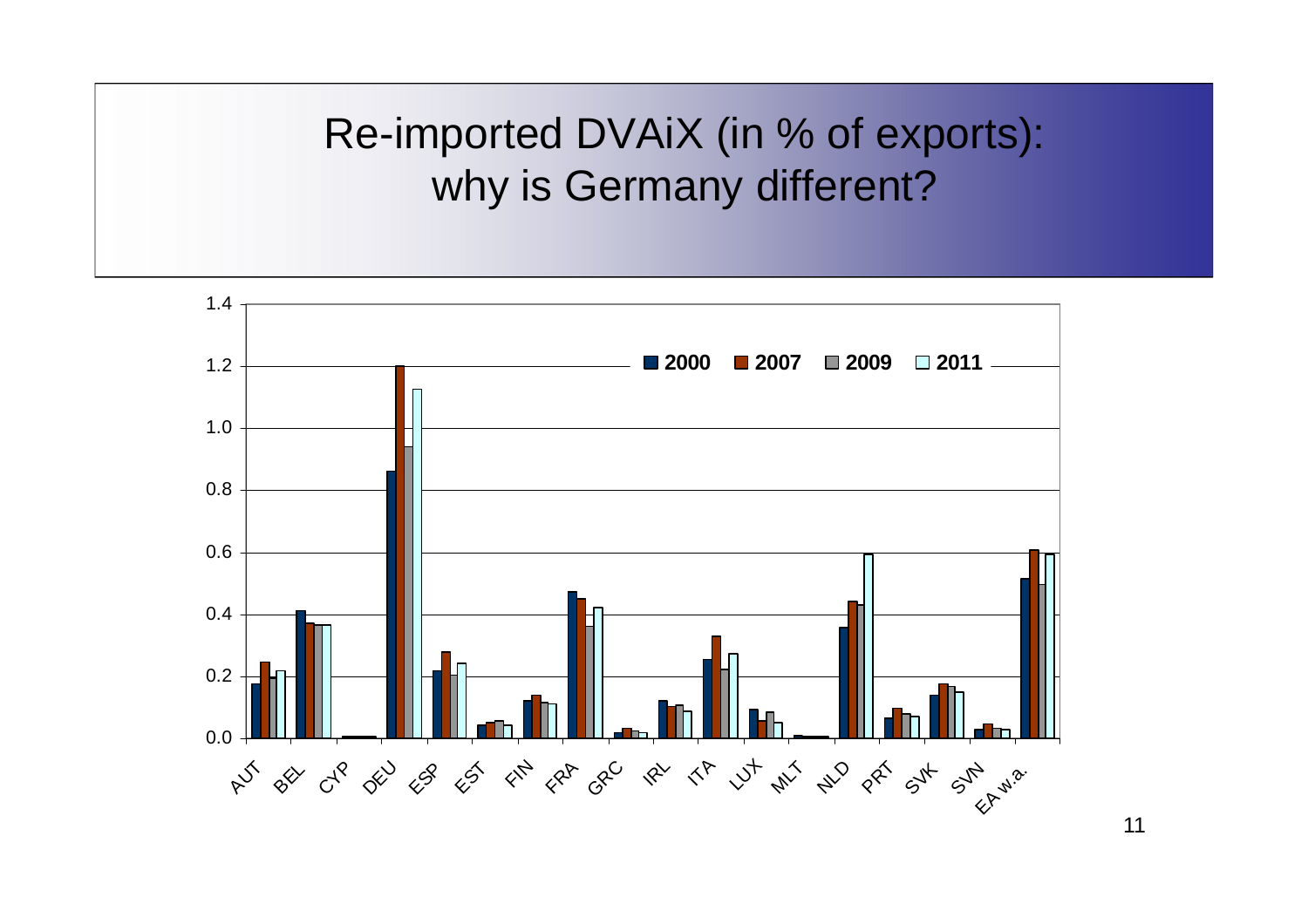Supply linkages inside and outside the monetary union:FVAiX by origin 2000 (in % of exports)

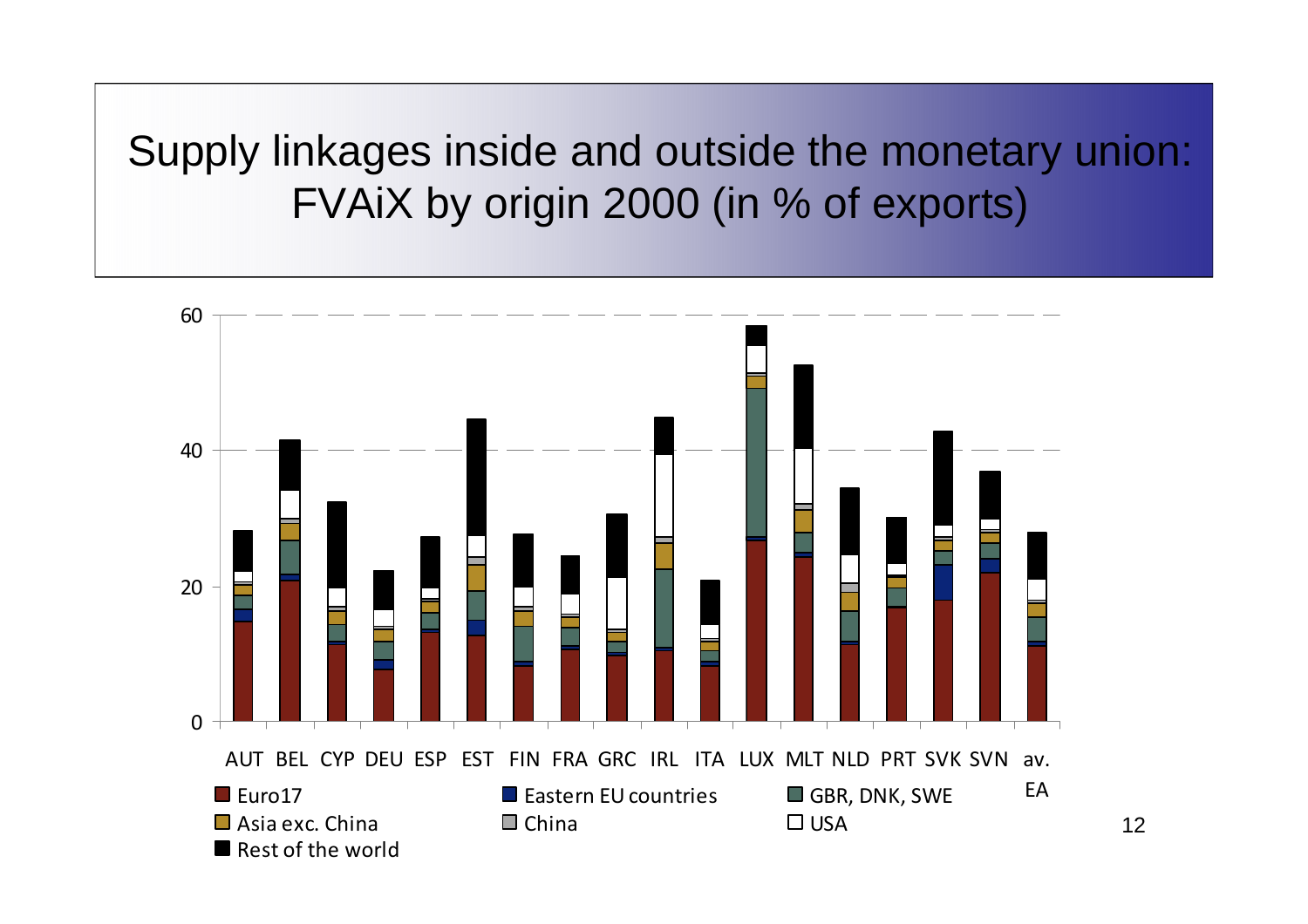Supply linkages inside and outside the monetary union: FVAiX by origin 2011 (in % of exports)

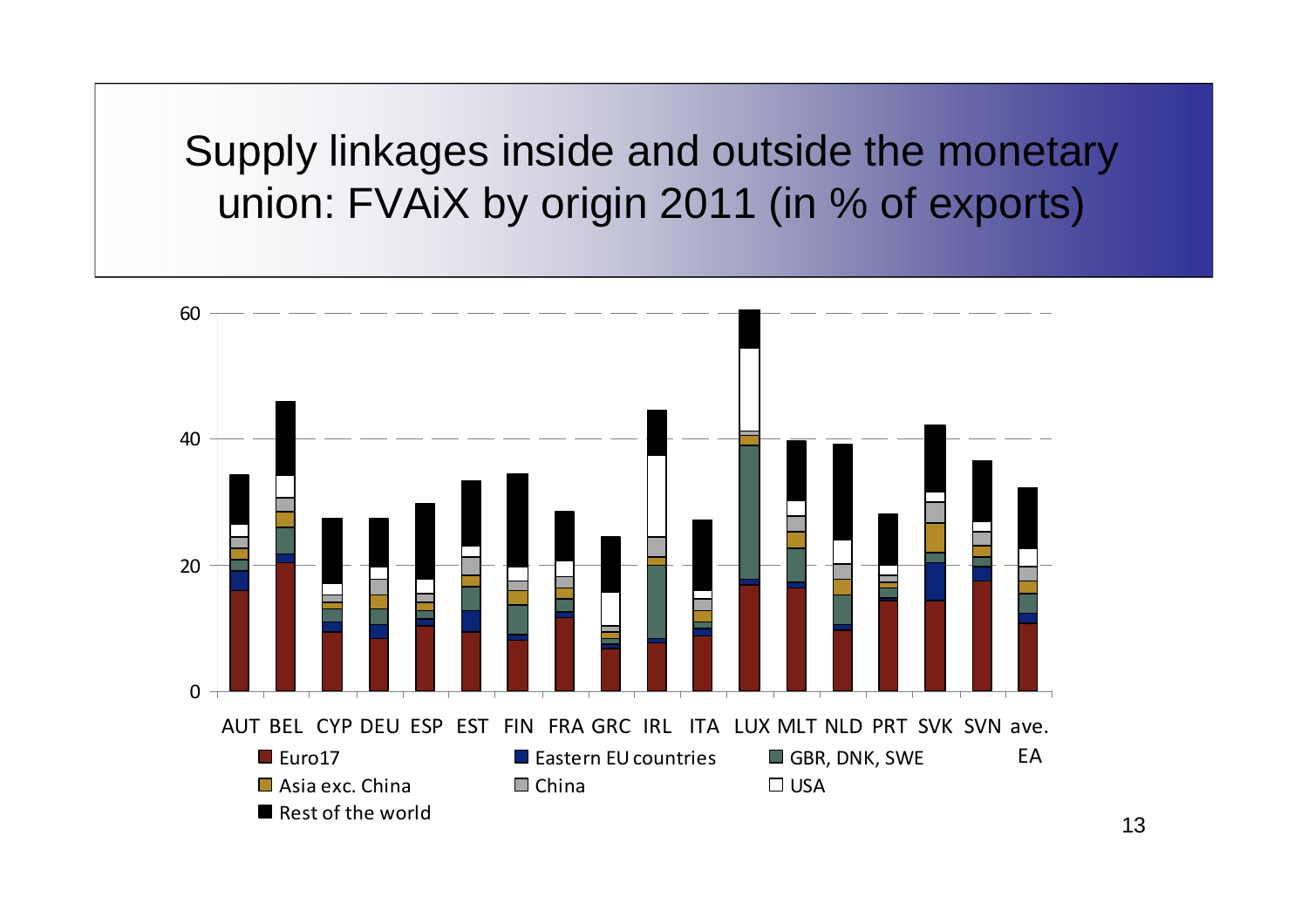#### Supply linkages inside the monetary union:FVAiX from other EA countries (in % of exports)

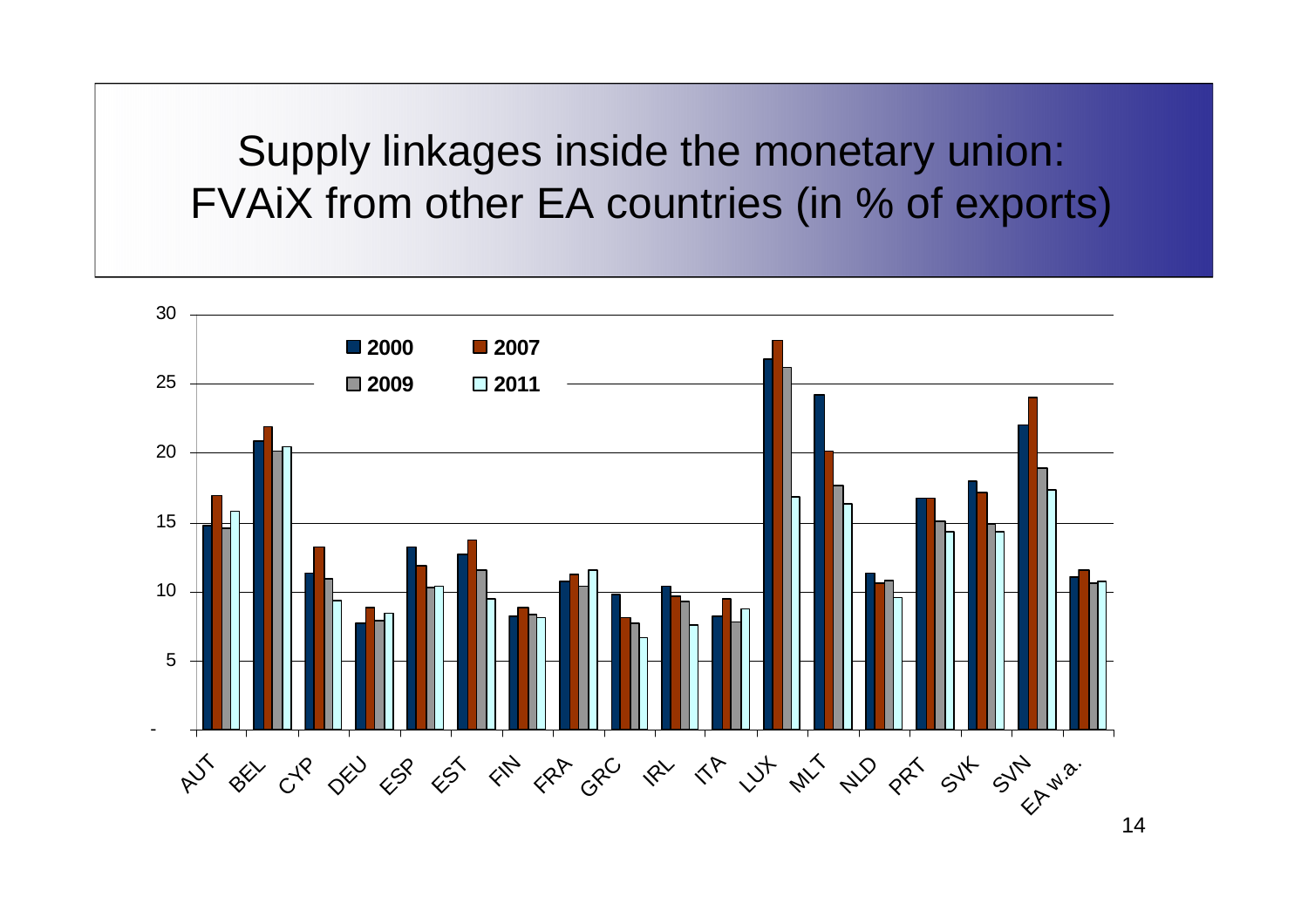### Supply linkages outside the monetary union:FVAiX from Eastern EU countries (in % of exports)

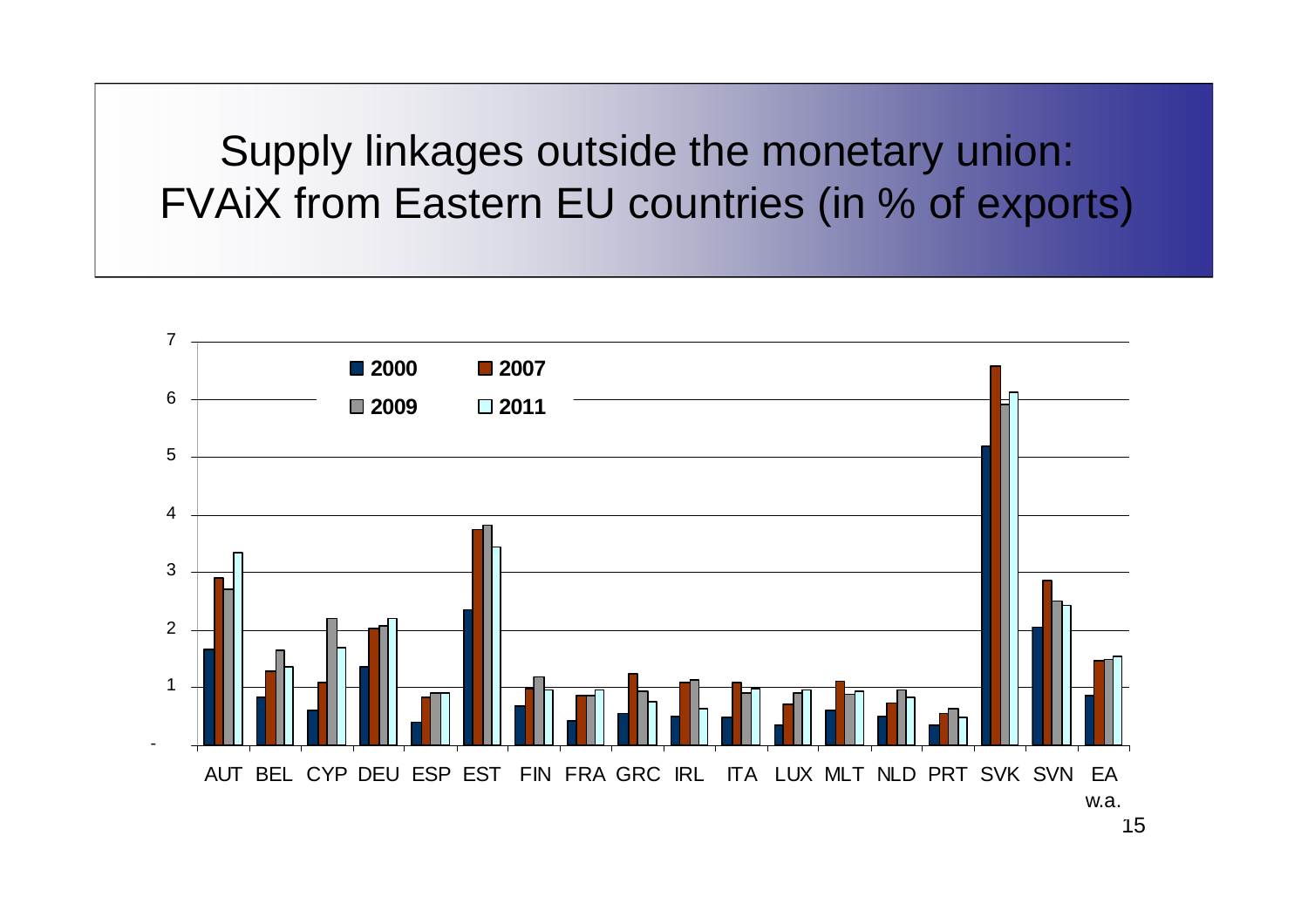Supply linkages outside the monetary union:FVAiX from China (in % of exports)

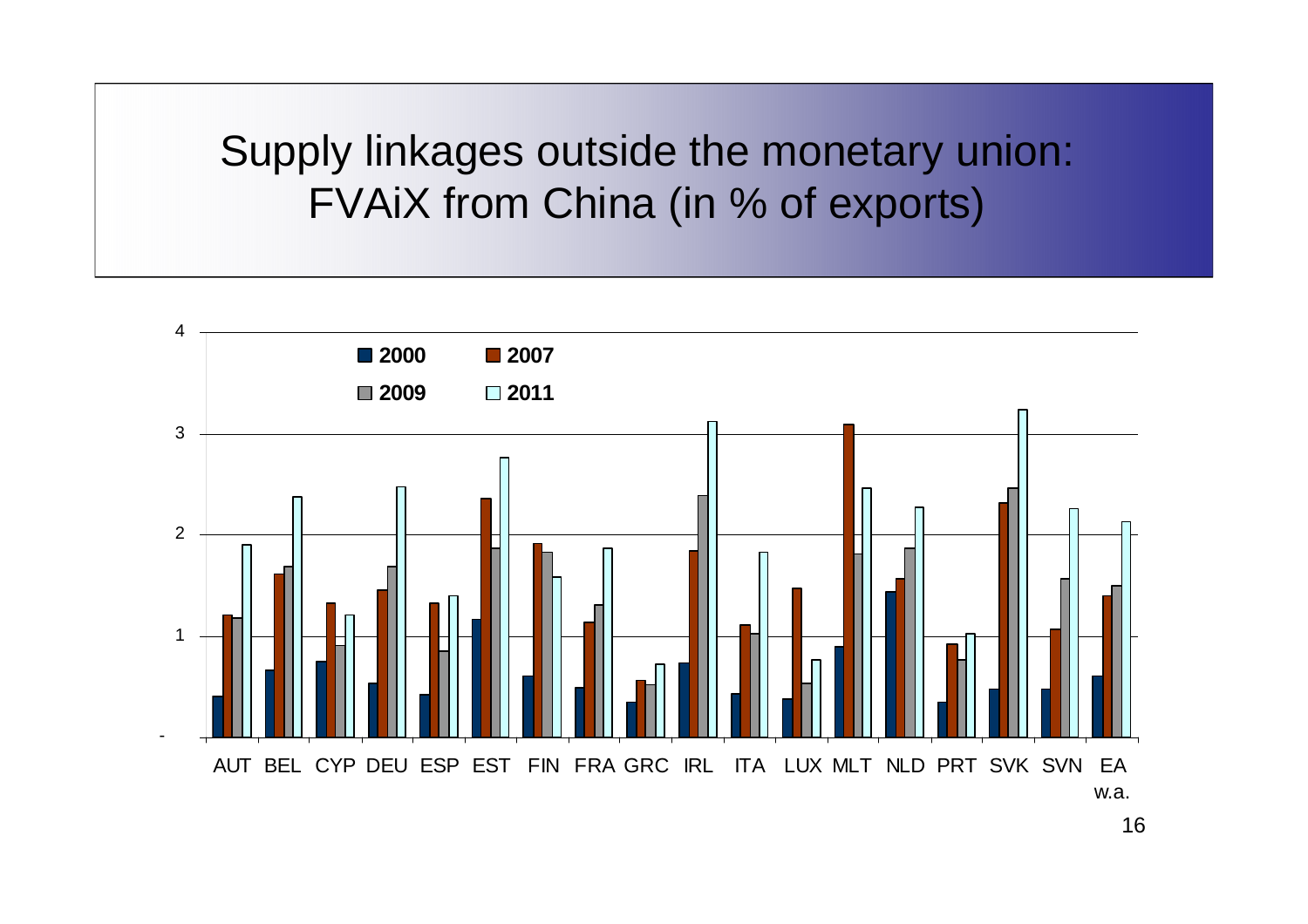Supply linkages within the monetary union:components of VAiX from Euro area for some economies (in % of exports)

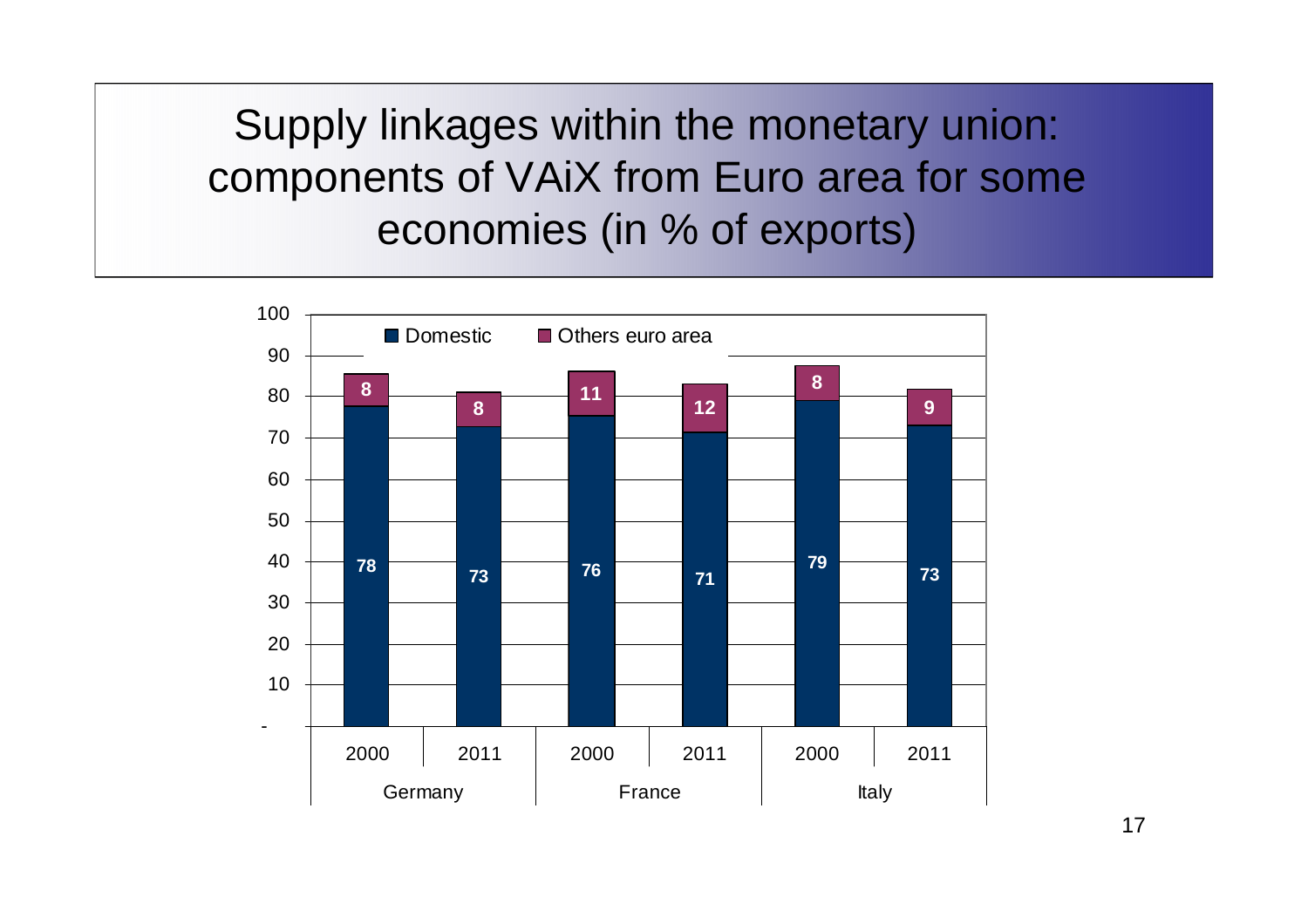## **Conclusions**

- 1. Over the 2000-2011 period, there is evidence of an increasing trend in the share of foreign value added in exports for the Euro area countries with a cyclical pattern.
- 2. The engagement in international production linkages, outside and inside the monetary union, increased for the majority of the euro area countries.
- 3. Even in a period of fast spreading of value chains at the global level, the "regional integration of production" among the Euro area economies remained quite strong and turns out to be just marginally weakened after the crisis, in 2011.
- 4. Beside the rising importance of emerging markets like China as a source of imported value added for the euro area, there has also been a strong integration process between the monetary union members with the Eastern European countries. They became important partners, in particular, for the German economy.